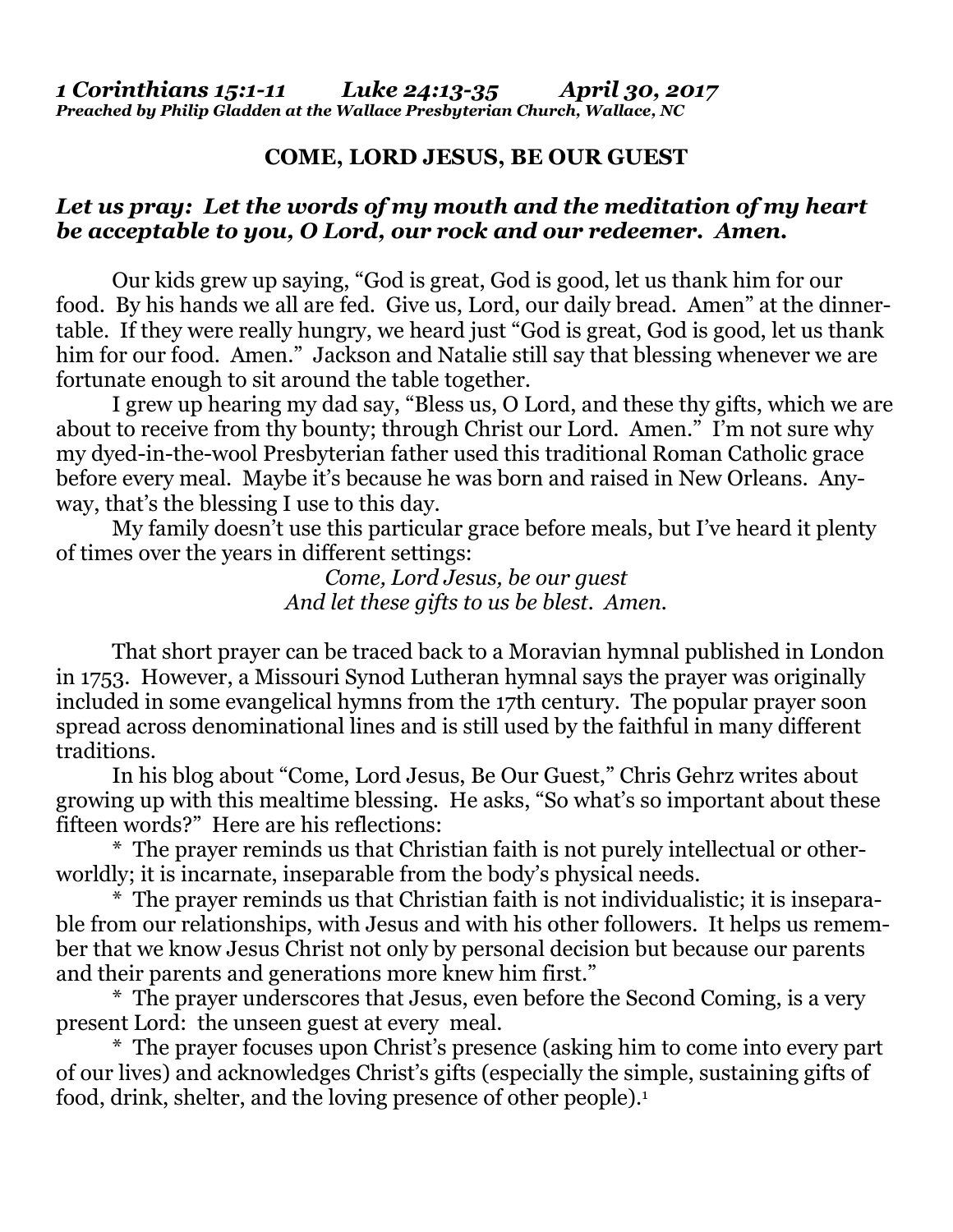Luke's story about the walk to Emmaus is one of the most intriguing and poignant stories in the gospels. Cleopas and his companion aren't out for a pleasant Sunday afternoon stroll, enjoying the spring weather and the beauty of an Easter afternoon. Quite the opposite — although Luke doesn't specifically say they were walking slowly back to Emmaus, he certainly hints at a slow, mournful pace — "they were talking with each other about all these things that had happened . . . they stood still, looking sad." Cleopas and his friend accurately told the story of what had happened, including the women saying Jesus was alive, but it wasn't real to them. In what is surely one of the saddest, most hopeless verses in the Bible, they pour out their crushed hopes and dead dreams to this stranger on the road, "But we had hoped that he was the one to redeem Israel." There on the road to Emmaus, it all seemed hopeless.

It's interesting that archaeologists and biblical scholars have never been able to locate the town of Emmaus. Luke tells us it was about seven miles from Jerusalem. When I looked for Emmaus on the map in the back of my study Bible, I found it just northwest of Jerusalem, but the town name was followed by (?). Maybe that's just as well. Frederick Buechner calls Emmaus "the place that we go to in order to escape." He writes, "the place where he comes is very apt to be Emmaus, which is the place where we spend much of our lives, you and I, the place that we go to in order to escape.

. . But there are some things that even in Emmaus we cannot escape . . . We can escape [the job we didn't get, the friend we hurt, the awful suspicion that life doesn't make any sense, maybe even the questions we have about the Jesus religion] . . . But the one thing that we cannot escape is life itself . . . [getting hungry and eating, walking or driving a long dusty road to get from one place to another] . . . And my point is this, that it is precisely at such times as these that life is going to ask us questions that we cannot escape for long: questions about where the road we are traveling is finally going to take us; about whether food is enough to keep us alive, truly alive; about who we are and who the stranger is behind us."<sup>2</sup>

Emmaus offers the same old routine for Cleopas and his companion, maybe now tinged with sadness and despair and shattered dreams . . . "We had hoped . . ." And yet, where else can they go? What else can they do? In the aftermath of everything that happened in Jerusalem on Friday and Saturday, they probably figured they had no other options than to walk back to Emmaus.

Some of you may be familiar with the program called "Walk to Emmaus." It developed in the United Methodist Church and is a 72-hour retreat experience for Christians to deepen their faith and their walk with Jesus. Obviously, the program takes its name from Luke's story. According to the website, "Like Christians and churches who are blinded by preoccupation with their own immediate difficulties, these two disciples' sadness and hopelessness seemed to prevent them from seeing God's redemptive purpose in things that had happened. And yet, the risen Christ 'came near and went with them,' opening the disciples' eyes to his presence and lighting the fire of God's love in their hearts."<sup>3</sup>

Why is life, the true life, so hard to see, here and now? Luke tells us "their eyes were kept from recognizing him." The two men in dazzling clothes in the empty tomb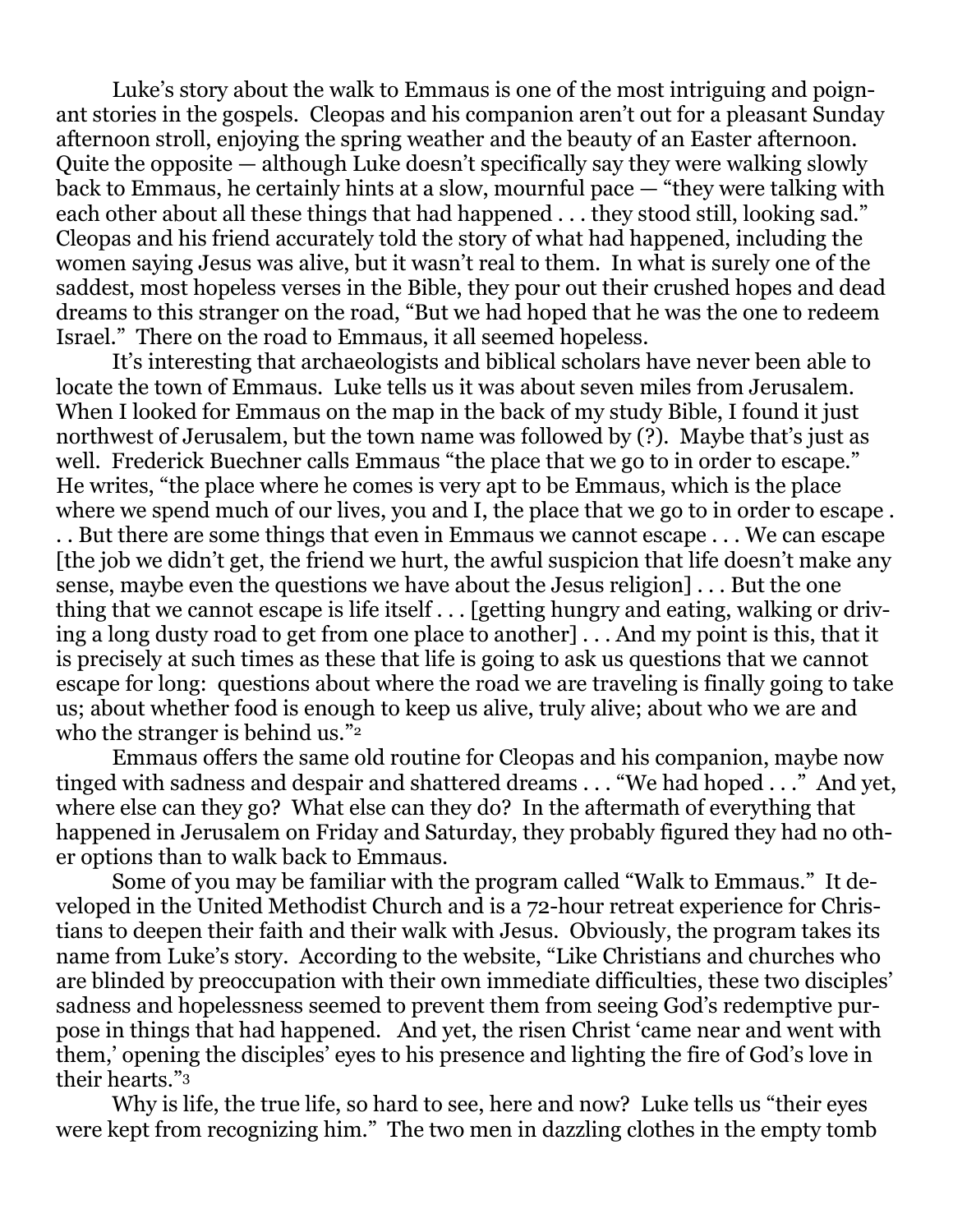asked the women, "Why do you look for the living among the dead?" The stuff of life gets in the way of seeing the true life that Jesus offers us, here and now. Despite our Easter celebration of just two weeks ago, the harsh realities of our everyday lives can keep us from recognizing the risen Lord Jesus in our midst. One writer has said, "Life, here and now, is very hard to see. In the end, I think being resurrection people takes some effort, in fact, a lot of effort. And some weeks will demand more effort than others. Jesus knows this reality, our reality. And knows that we need a reminder. In fact, we probably need a lot of them, daily perhaps."<sup>4</sup>

Cleopas and his companion needed a reminder, and they got it in the form of Bible study and broken bread. The two can't be separated in this story. Even after the "stranger" interpreted the scriptures to them, their eyes were still closed to Jesus. But, after he "took, blessed, broke, and gave" the bread to them, they recognized Jesus. St. Augustine said, "The teacher was walking with them along the way and he himself was the way . . . and because they observed hospitality, him who they knew not yet in the expounding of scriptures, they suddenly know in the breaking of bread."

What do you do when your eyes are opened to the risen Lord Jesus Christ? To their credit, Cleopas and his companion didn't keep it to themselves. They didn't stay at the table in the house in Emmaus and congratulate themselves on their spiritual experience. Luke doesn't say it, but I've always imagined that they ran all the way back to Jerusalem to share the good news. Again, to their credit, they don't resent the eleven disciples stealing their thunder by sharing their news first — "The Lord has risen indeed, and he has appeared to Simon!" Instead, Cleopas and friend join their witness and experience with that of the disciples and share in the community.

Look at what happens in this story:

\* Two of them were walking along the road and Jesus showed up. ("For where two or three are gathered in my name, I am there among them.")

\* They heard God's Word. ("Then beginning with Moses and all the prophets, he interpreted to them the things about himself in all the scriptures.")

\* They broke bread together. ("When he was at the table with them, he took bread, blessed and broke it, and gave it to them.")

\* They went out and took the Word with them. ("Then they told what had happened on the road, and how he had been made known to them in the breaking of the bread.")

Friends, it's a worship service! It's what we do right here in this sanctuary! When we gather in Jesus' name, hear God's Word, break bread together, and go out to share God's love, we can recognize our risen Lord, even and especially in the midst of the stuff of life! The great preacher and teacher of preachers, Fred Craddock, said, "The longest journey any of us will ever make is between our head and our heart." Maybe that journey from head to heart is like the walk on the road to Emmaus for many of us. We wonder, we struggle, we question . . . and Jesus shows up to walk along beside us. In the opened Word, in the broken bread, in the fellowship of God's people, if we look with our hearts, we can see and recognize Jesus, who is the way and the life.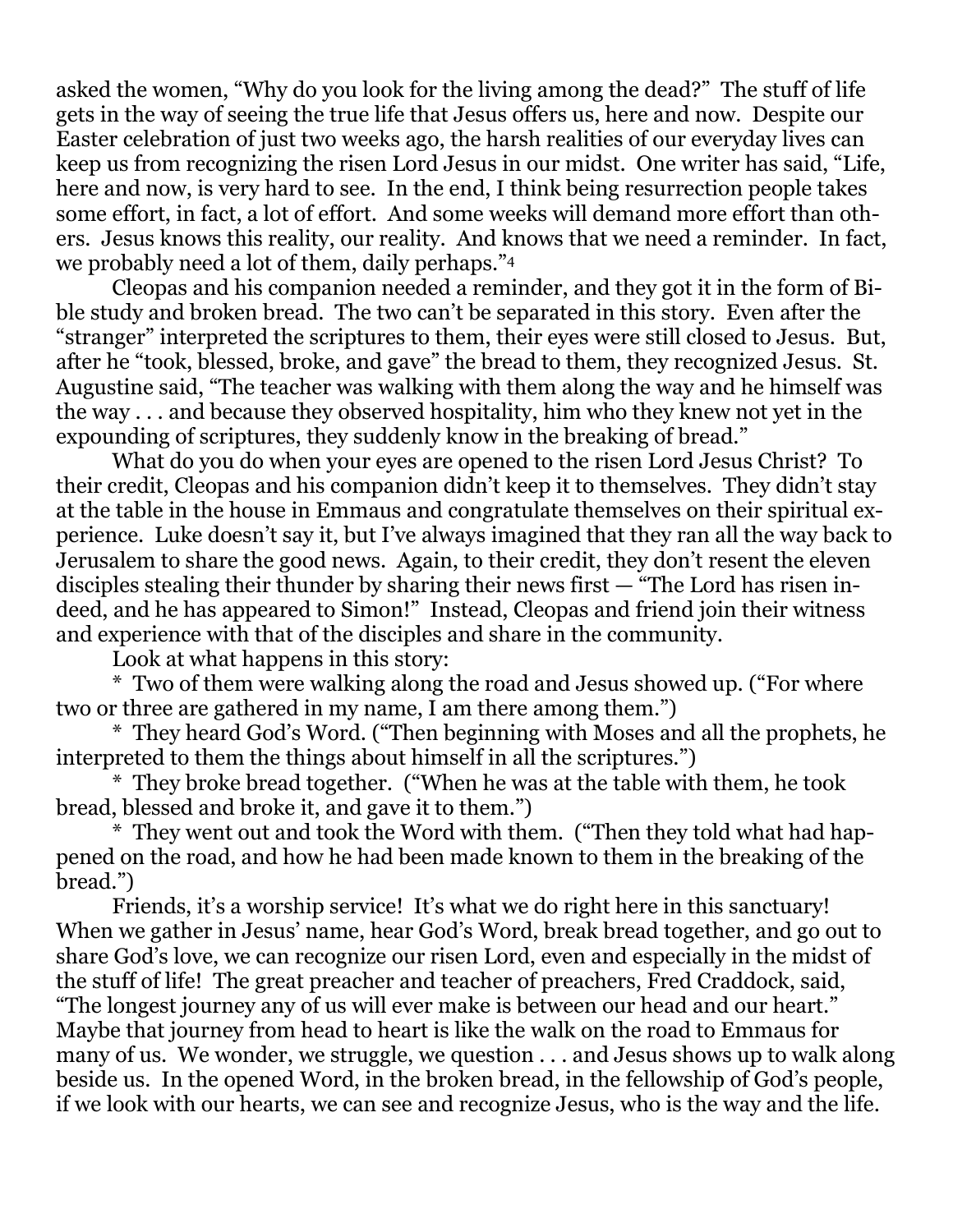In our bulletin this morning, there is a picture of a painting by Caravaggio of *Supper at Emmaus*. Please take a look at it.



As you think about your own road to Emmaus, listen to how one art historian describes the impact of the painting:

"At the center is this beardless, tranquil stranger whose hand raised in benediction almost reaches out beyond the canvas to the viewer. The two disciples react so differently to their sudden awareness — the one on the right with his outstretched arms seems ready to embrace Christ. The disciple on the left stares at Christ's face and is ready to spring from his chair in astonishment and joy. Meanwhile the puzzled innkeeper can't understand what's going on. The disciples' excited gestures are those of everyday people."5 As another observer notes, "The viewer too is made to feel a participant in the event."

Maybe that's why we don't know the name of Cleopas' companion on the road to Emmaus. Maybe Luke is inviting us to be a participant in the event and to ask ourselves, How do we recognize the risen Jesus in our midst? What if we really believed Jesus is alive and present with us? More than that, what if we really lived and acted as if Jesus is alive and present with us, especially in the midst of the stuff of life that can far too often close our eyes to Jesus' real presence among us?

How do we recognize Jesus among us? It's not as if we have to conjure him up or hope that he will show up every now and then. Because he is alive, Jesus walks with us everywhere we go and in everything we do. We meet Jesus when we hear God's Word and when we break the bread here in this place. But we also meet Jesus out on the road. And, as Buechner said, life will ask us "questions about where the road we are